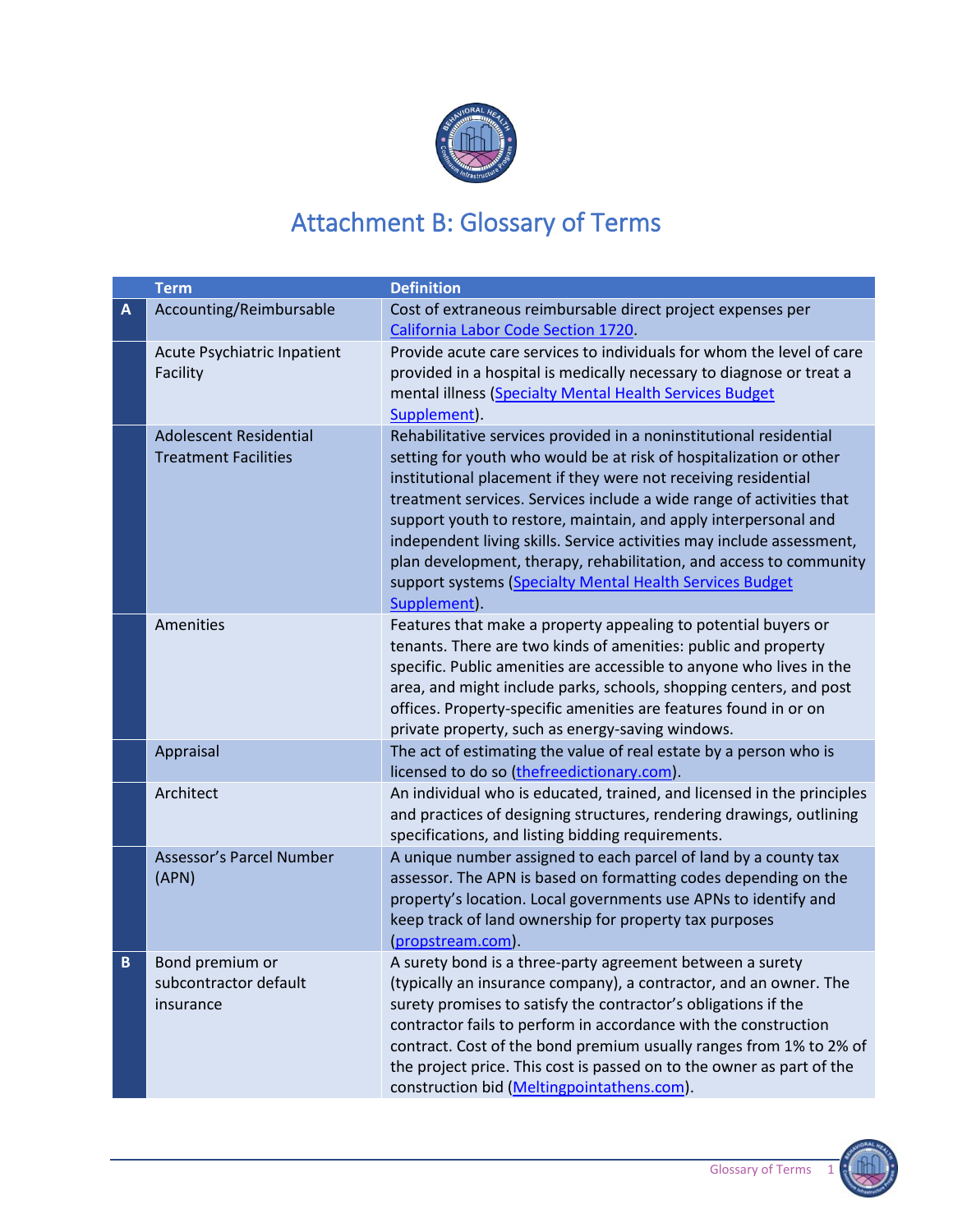|              | <b>Broker</b> fee              | The costs of standard real estate broker commissions,<br>approximately 5% to 6% of the property purchase price.                           |
|--------------|--------------------------------|-------------------------------------------------------------------------------------------------------------------------------------------|
|              |                                | A forecasted future expense that the company is expected to incur                                                                         |
|              | <b>Budgeted cost</b>           | in the future (Accounting Dictionary (myaccountingcourse.com).                                                                            |
|              | Builder's risk insurance       | Specialized property insurance that helps protect buildings under                                                                         |
|              |                                | construction. It is crucial to have a properly structured builder's risk<br>insurance policy (The Hartford).                              |
|              | <b>Building permit fees</b>    | An upfront levy payable on the submission of building plans and the                                                                       |
|              |                                | issuance of every building permit. The fee covers the professional                                                                        |
|              |                                | review time, expertise, and administrative costs associated with the                                                                      |
|              |                                | building plan review process.                                                                                                             |
|              | Building permit review process | The local planning department conducts the building permit review                                                                         |
|              |                                | process, reviewing all construction plans for safety and focusing                                                                         |
|              |                                | specifically on the building's structural integrity, as well as all                                                                       |
|              |                                | related zoning, sewer and sanitation, water lines, fire protection,                                                                       |
|              |                                | and electrical work. This review is conducted before the planning                                                                         |
|              |                                | department issues a required building permit.                                                                                             |
|              | <b>Building permits</b>        | Written legal authorization that is required and provided by a local                                                                      |
|              |                                | planning department to attest to the safety and integrity of a                                                                            |
|              |                                | proposed construction project, whether it is to a new or an existing                                                                      |
|              |                                | building.                                                                                                                                 |
| $\mathbf{C}$ | California Environmental       | California statute passed in 1970 to institute a statewide policy of                                                                      |
|              | Quality Act (CEQA)             | environmental protection. CEQA requires that state and local                                                                              |
|              |                                | agencies disclose and evaluate the significant environmental                                                                              |
|              |                                | impacts of proposed projects and adopt all feasible mitigation                                                                            |
|              |                                | measures to reduce or eliminate those impacts.                                                                                            |
|              | California Labor Code Section  | Cal. Labor Code 1720 (a) (1) defines "public works," in part, as the                                                                      |
|              | 1720                           | "construction, alteration, demolition, installation, or repair work<br>done under contract and paid for in whole or in part out of public |
|              |                                | funds."                                                                                                                                   |
|              | Change orders                  | Construction Law Today explains, "a Change Order is a bilateral                                                                           |
|              |                                | agreement between parties to the contract-an owner and prime                                                                              |
|              |                                | contractor, prime contractor and subcontractor, two or more                                                                               |
|              |                                | subcontractors-to change the contract."                                                                                                   |
|              | Children's Crisis Residential  | Licensed by the California Department of Social Services (CDSS) as a                                                                      |
|              | Programs (CCRPs)               | Short-Term Residential Therapeutic Program and have a mental                                                                              |
|              |                                | health program approved by the DHCS. CCRPs serve children                                                                                 |
|              |                                | experiencing an acute mental health crisis as an alternative to                                                                           |
|              |                                | psychiatric hospitalization (Facility Information   Children's                                                                            |
|              |                                | Residential (ca.gov)).                                                                                                                    |
|              | Civil engineer                 | A professional engineer in a discipline that deals with the design,                                                                       |
|              |                                | construction, and maintenance of the physical and naturally built                                                                         |
|              |                                | environment, including public works such as roads, bridges, canals,                                                                       |
|              |                                | dams, airports, sewage systems, pipelines, structural components of                                                                       |
|              |                                | buildings (Wikipedia).<br>Costs associated with the purchase of a property including title                                                |
|              | Closing costs                  | insurance, closing process, taxes, and fees.                                                                                              |
|              | Co-applicant                   | If applicable, a co-applicant must be named in the grant application                                                                      |
|              |                                | and is responsible for fulfilling all duties and responsibilities outlined                                                                |
|              |                                |                                                                                                                                           |

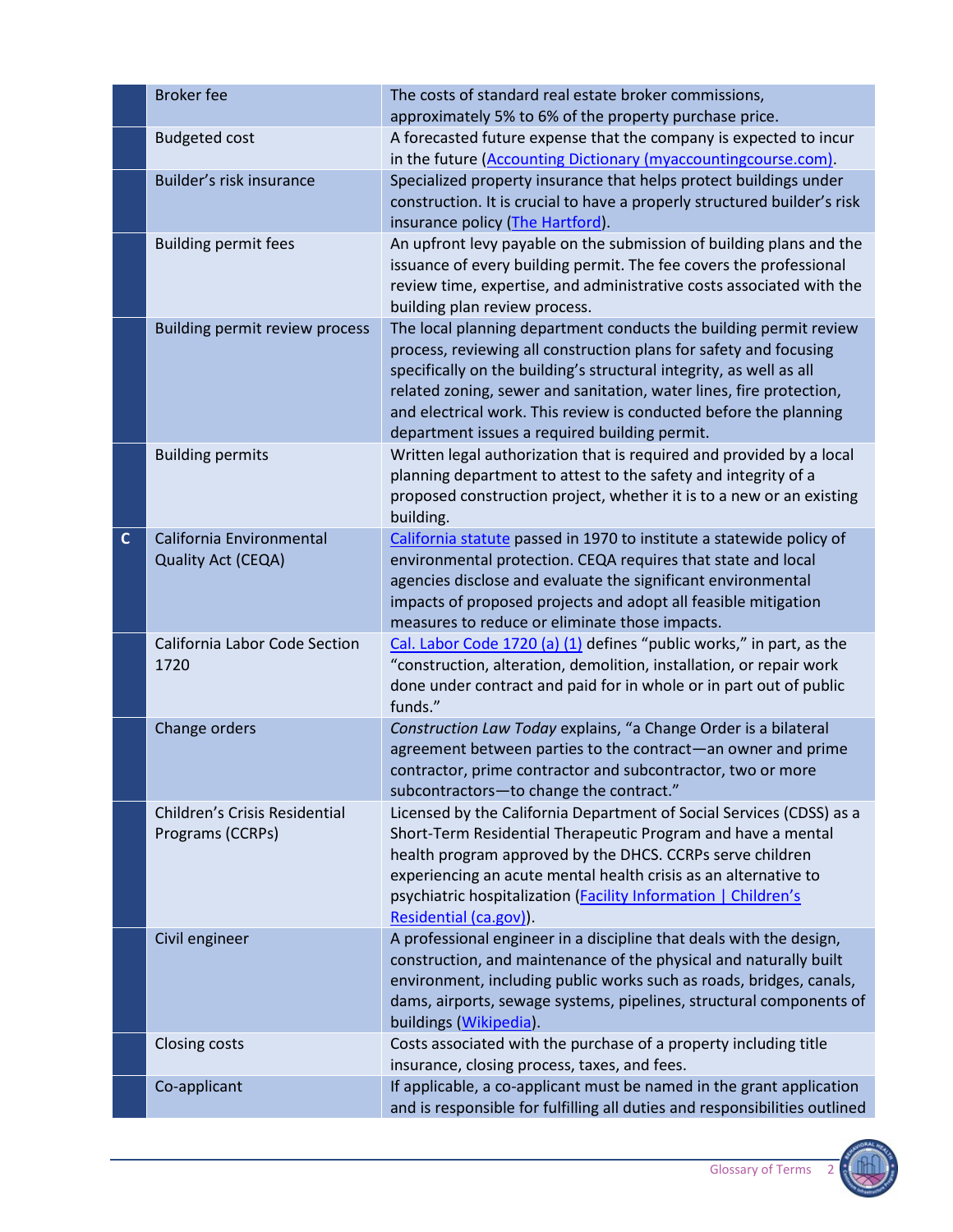|                                                              | in the conditional grant award. A co-applicant does bear the legal<br>and/or fiscal responsibilities associated with the grant.                                                                                                                                                                                                                                                                                                                                                                                                                                                                                                                                                                                                                                                                                                                                                                                                                                                                                                                                                                                                                                                                                                                                                                                                                                                                                                                                                                                                                       |
|--------------------------------------------------------------|-------------------------------------------------------------------------------------------------------------------------------------------------------------------------------------------------------------------------------------------------------------------------------------------------------------------------------------------------------------------------------------------------------------------------------------------------------------------------------------------------------------------------------------------------------------------------------------------------------------------------------------------------------------------------------------------------------------------------------------------------------------------------------------------------------------------------------------------------------------------------------------------------------------------------------------------------------------------------------------------------------------------------------------------------------------------------------------------------------------------------------------------------------------------------------------------------------------------------------------------------------------------------------------------------------------------------------------------------------------------------------------------------------------------------------------------------------------------------------------------------------------------------------------------------------|
| <b>Community Mental Health</b><br>Clinic                     | A community-based facility that provides outpatient mental health<br>services.                                                                                                                                                                                                                                                                                                                                                                                                                                                                                                                                                                                                                                                                                                                                                                                                                                                                                                                                                                                                                                                                                                                                                                                                                                                                                                                                                                                                                                                                        |
| <b>Community Treatment</b><br>Facilities (CTFs)              | Residential facilities that provide mental health treatment services<br>to children in a subacute, secured, and home-like setting. CTFs serve<br>as an alternative to state hospital stays or out-of-state placement<br>and enable children with mental health needs to receive treatment<br>in a less-restrictive setting (Facility Information   Children's<br>Residential (ca.gov)).                                                                                                                                                                                                                                                                                                                                                                                                                                                                                                                                                                                                                                                                                                                                                                                                                                                                                                                                                                                                                                                                                                                                                               |
| <b>Community Wellness/Youth</b><br><b>Prevention Centers</b> | For purposes of this funding, a community wellness/youth<br>prevention center must focus on serving children and youth with<br>behavioral health conditions (mental health and substance use<br>disorders [SUDs]), commit to serve Medi-Cal beneficiaries, and offer<br>some or all of the following:<br>A comprehensive program of mental health services in an<br>$\bullet$<br>outpatient setting, including preventive services, screening,<br>diagnosis, and treatment/management of behavioral health<br>conditions;<br>Community support groups for people with mental health<br>$\bullet$<br>and SUDs, including traditional healing activities (e.g.,<br>talking circles);<br>Health education and information, including family<br>$\bullet$<br>psychoeducation, focused on behavioral health;<br>Service navigation and enabling services such as case<br>$\bullet$<br>management/care coordination, transportation, and<br>translation services;<br>Wellness classes including meditation, fitness, healthy<br>$\bullet$<br>cooking, relaxation strategies, caregiver support, cultural<br>activities, workforce development, and community wellness<br>events;<br>Youth development programming and activities;<br>Mentoring, peer support, and/or parenting/family<br>management services;<br>Problem identification with referral to treatment if needed;<br>$\bullet$<br>Vocational opportunities and alternative alcohol- and drug-<br>$\bullet$<br>free activities; or<br>Behavioral health prevention coalitions and/or workgroups. |
| <b>Construction drawings</b>                                 | The final architectural and engineering plans and specifications in<br>sufficient detail to be submitted for government approvals and<br>building permits and to serve as the detailed visuals and<br>specifications for the contractor. These drawings must include,<br>among other things, all partitions, doors, HVAC (heating, ventilating<br>and air conditioning systems) distribution, ceiling systems, light<br>fixtures, plumbing installations, electrical installations and outlets,<br>telephone installations and outlets, fire and safety systems, wall<br>finishes, and floor coverings (Law Insider).                                                                                                                                                                                                                                                                                                                                                                                                                                                                                                                                                                                                                                                                                                                                                                                                                                                                                                                                 |

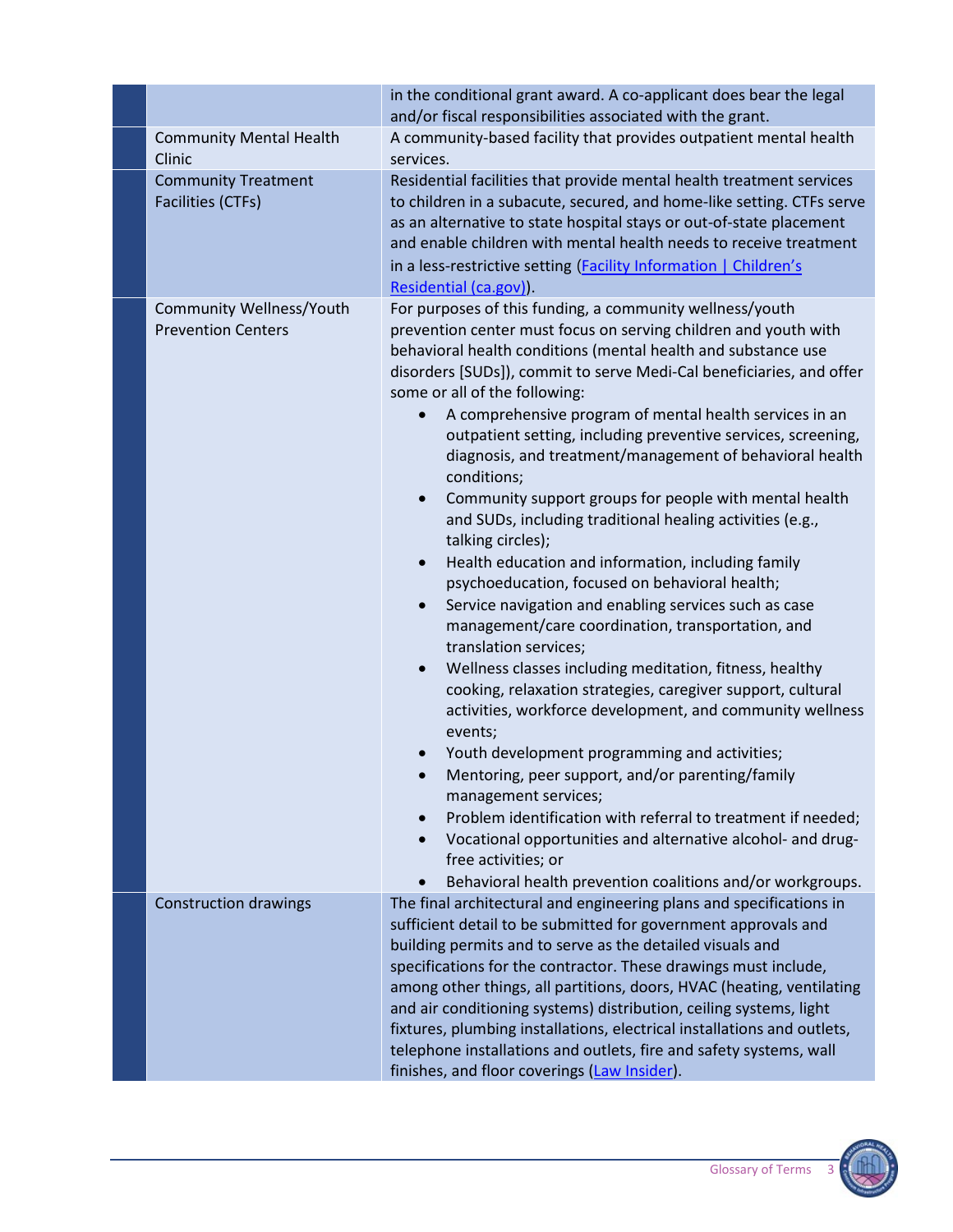|   | Construction<br>manager/Owner's<br>representative     | An individual or organization hired by an owner to manage and<br>execute a design and construction project on their behalf -<br>particularly when they do not have the industry knowledge, time, or<br>resources in-house to do it themselves. A construction<br>manager/owner's representative acts as the owner's eyes and ears<br>throughout the entire process, with the sole purpose of executing<br>their goals and mission. |
|---|-------------------------------------------------------|------------------------------------------------------------------------------------------------------------------------------------------------------------------------------------------------------------------------------------------------------------------------------------------------------------------------------------------------------------------------------------------------------------------------------------|
|   | Consultant                                            | An independent person or organization who provides a specialized<br>service or expertise. Normally, consultants are paid on an hourly<br>basis and are exempt from the insurance and liability of employees.                                                                                                                                                                                                                       |
|   | Contingency funds                                     | Funds that are held in a separate account for project owner reserves<br>to be used on an as-needed basis.                                                                                                                                                                                                                                                                                                                          |
|   | Contracting/hiring fees                               | Direct and indirect costs of negotiating, contracting, and hiring<br>professional services and the fees those professionals charge for<br>their services.                                                                                                                                                                                                                                                                          |
|   | Contractor profit                                     | General contractor's profit must be clearly stated outside of hard<br>costs and general conditions/requirements per federal<br>requirements of cost plus fee bids.                                                                                                                                                                                                                                                                 |
|   | Crisis Stabilization Units (CSUs)                     | Provide services lasting less than 24 hours for a condition that<br>requires a timelier response than a regularly scheduled visit.<br>Services include but are not limited to assessment, collateral<br>(coordination with significant others and treatment providers), and<br>therapy (Specialty Mental Health Services Budget Supplement).                                                                                       |
|   | Demolition                                            | The cost of tearing down existing structures.                                                                                                                                                                                                                                                                                                                                                                                      |
|   | Developer fee                                         | The money earned by a person or entity for managing the<br>development process for another entity. A commercial real estate<br>developer may charge a client to manage the real estate<br>development process as a service.                                                                                                                                                                                                        |
|   | Developer overhead                                    | An expense incurred to support development that is not directly<br>related to the project's management and administration costs.                                                                                                                                                                                                                                                                                                   |
|   | Development planning                                  | The process of developing a refined scope, schedule, and budget<br>based on the design drawings and construction drawings which<br>cover the entire construction design phase. The architectural<br>drafting documents lay a foundation for the actual construction<br>work by defining the phases of construction and development of<br>project, and by tracking the work progress.                                               |
|   | Development team or<br>Development management<br>firm | The principal professionals on the development team include a real<br>estate attorney, construction manager, architect, civil engineer, and<br>utility consultants. Support team may include mechanical, electrical,<br>and plumbing engineers, real estate broker, specialty consultants,<br>administrators, permit processor, and landscape architect.                                                                           |
|   | Due diligence                                         | The research conducted prior to engaging in an acquisition<br>transaction. Working through a due diligence checklist allows<br>someone to have a full knowledge of the risks associated with a<br>transaction. With this knowledge, the transaction can be structured<br>to minimize risks (AccountingTools)                                                                                                                       |
| Ε | <b>Employment reporting</b>                           | The cost of administering the accounting and state reporting for<br>prevailing wages requirements, per California Labor Code Section<br>1720.                                                                                                                                                                                                                                                                                      |

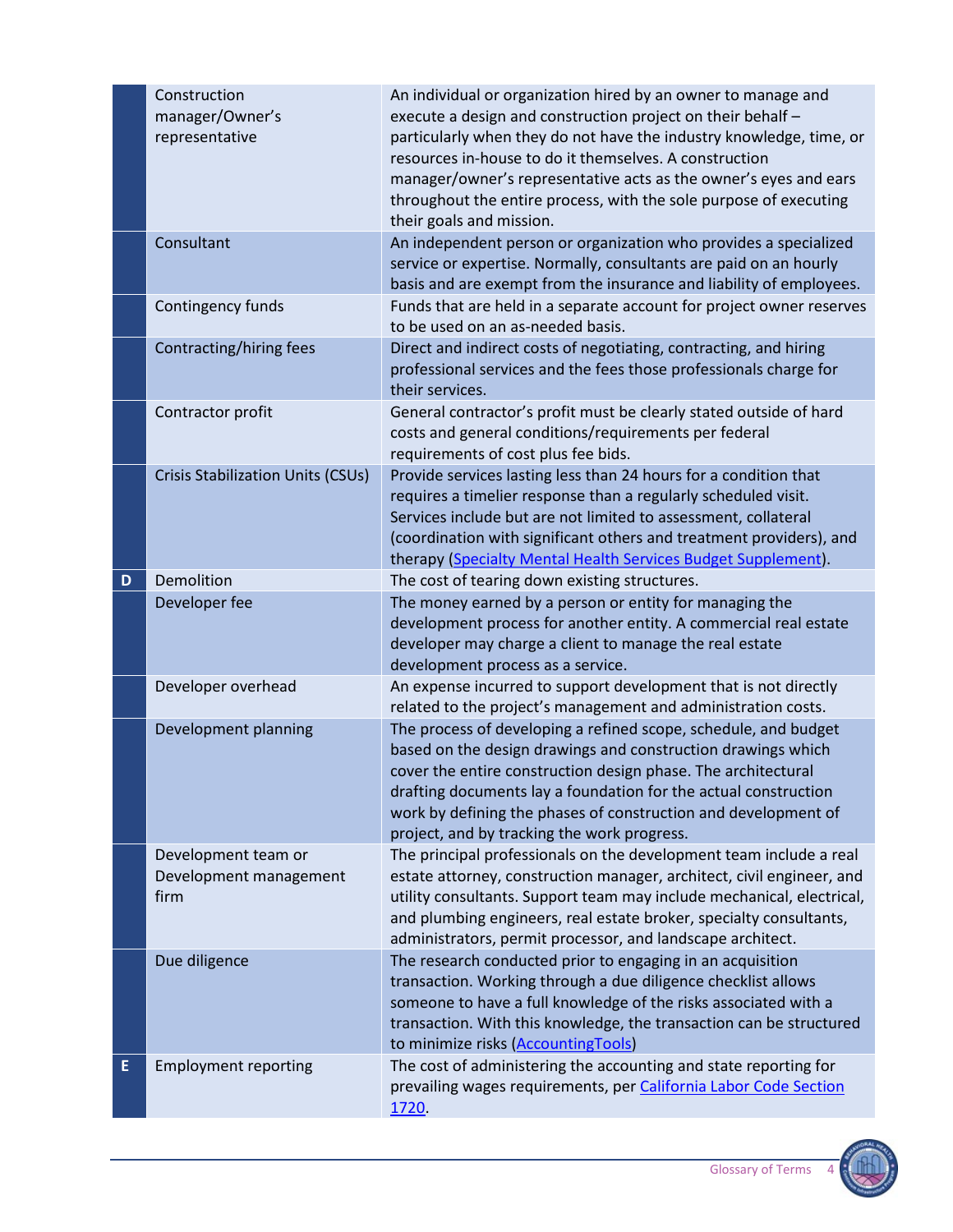|   | Engineers                                     | People who are professionally educated, trained, and licensed to<br>design, build, or maintain buildings, systems, engines, machines, or<br>public works.                                                                                                                                                                                                                             |
|---|-----------------------------------------------|---------------------------------------------------------------------------------------------------------------------------------------------------------------------------------------------------------------------------------------------------------------------------------------------------------------------------------------------------------------------------------------|
| F | Family-based clinical and<br>support services | Refers to therapeutic and/or supportive services provided to family<br>members, caregivers, and/or support persons for the purpose of<br>achieving treatment goals and/or improving the functional level of<br>the child or youth. Entities must adhere to the Medi-Cal definition if<br>they accept Medi-Cal.                                                                        |
|   | Feasibility                                   | Analysis and results of the comprehensive study of the economic,<br>regulatory, and technical viability of a real estate development<br>project.                                                                                                                                                                                                                                      |
|   | Fixtures/equipment costs                      | Costs of building interior fixtures and equipment necessary for<br>standard operations depending on scope of project.                                                                                                                                                                                                                                                                 |
| G | General<br>conditions/requirements            | Refers to the "non-management indirect cost of executing the<br>project." These include tools, resources, and equipment that are<br>needed to build a project but are not directly related to the physical<br>construction activities, as well as items that a general contractor can<br>be entitled to be compensated for, such as indirect costs, insurance,<br>and administration. |
|   | General contractor (GC)                       | Also called main contractor or prime contractor; responsible for the<br>day-to-day oversight of a construction site, management of vendors<br>and trades, and the communication of information to all involved<br>parties throughout the course of a building project.                                                                                                                |
|   | General liability insurance                   | Insurance that covers expenses of third-party injuries and property<br>damage. Insurance premiums are based on actual quotes for project<br>size and must meet or exceed state and federal minimum<br>requirements.                                                                                                                                                                   |
|   | Groundbreaking                                | Refers to the first excavation of the site and the start of a<br>construction project, often done with a ceremonial shovel (The Free<br>Dictionary).                                                                                                                                                                                                                                  |
| H | <b>Hard costs</b>                             | Also referred to as "brick-and-mortar expenses;" any costs involved<br>in the physical construction of a project. Included in hard costs are<br>all expenses related to the visible improvements, line items like<br>grading, excavation, concrete, framing, electrical, carpentry, roofing,<br>and landscaping.                                                                      |
|   | Insurance                                     | A practice or arrangement by which a company or government<br>agency provides a guarantee of compensation for specified loss,<br>damage, illness, or death in return for payment of a premium<br>(Consumer Financial Protection Bureau).                                                                                                                                              |
| ι | Land costs or value                           | The cost of land or value of existing buildings based on a<br>professional appraisal.                                                                                                                                                                                                                                                                                                 |
|   | Landscaping                                   | The process of making a yard or other piece of land more attractive<br>by altering the existing design, adding ornamental features, and<br>planting trees and shrubs (Lexico.com).                                                                                                                                                                                                    |
|   | <b>Lead Authorized</b><br>Representative      | An individual or company who has the authority to communicate,<br>liaise, negotiate, and make decisions according to goals and project<br>requirements (Zippia).                                                                                                                                                                                                                      |

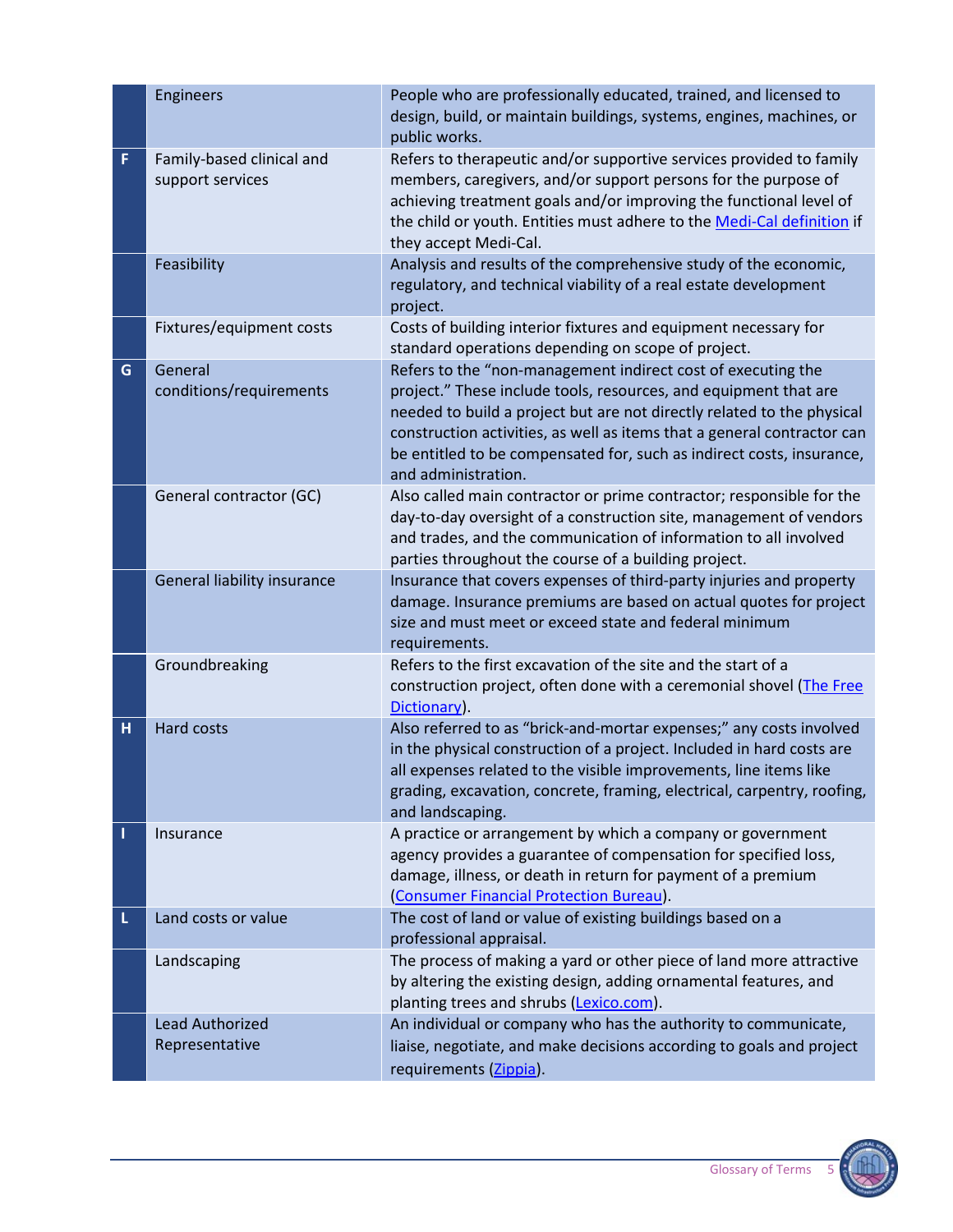|              | Legal costs                                              | The cost of legal work associated with feasibility, contracting team,<br>acquisition, title review, due diligence, buyer negotiations, and/or<br>retainer.                                                                                                                                                                    |
|--------------|----------------------------------------------------------|-------------------------------------------------------------------------------------------------------------------------------------------------------------------------------------------------------------------------------------------------------------------------------------------------------------------------------|
|              | Letter of support                                        | An outside testimonial that backs up an entity's claim of success and<br>promises to deliver. These testimonials show that other people,<br>businesses, and organizations believe that the entity can get the job<br>done (thebalancesmb.com).                                                                                |
|              | Local development impact fees                            | Additional fees attached to a project's approval, charged by a local<br>government agency to offset some or all of the cost incurred by<br>public facilities due to the impact of the development project. This<br>fee is separate from a tax or special assessment.                                                          |
| M            | Match                                                    | The amount of money or real property a project owner must<br>deposit into an individual development account, based on a<br>percentage of total project costs, as defined by the leading<br>organization's legal structure: for profit, nonprofit, government, or<br>tribal agency.                                            |
|              | Mechanical, Electrical,<br>Plumbing (MEP)                | Systems and engineers who are focused on and skilled in<br>mechanical, electrical, and plumbing systems.                                                                                                                                                                                                                      |
|              | MEP engineer costs                                       | Cost of MEP engineering services required to develop MEP plans for<br>design drawings and construction drawings in coordination with<br>architect, planning department, construction manager, and owner.                                                                                                                      |
| $\mathbf{o}$ | <b>Operating costs</b>                                   | Costs associated with the maintenance and administration of a<br>business on a day-to-day basis. Please note, operating costs are not<br>an allowable match for Round 4: Children and Youth.                                                                                                                                  |
|              | <b>Operating reserves</b>                                | An unrestricted fund balance set aside to stabilize a nonprofit's<br>finances by providing a cushion against unexpected events, losses of<br>income, and large unbudgeted expenses (Propel Nonprofits).                                                                                                                       |
|              | Outpatient treatment for<br>substance use disorder (SUD) | A set of services provided by a licensed SUD clinician to assist youth<br>and their families in achieving treatment objectives. Services can<br>include assessment, psychopharmacology, and individual, family,<br>and/or group counseling.                                                                                   |
|              | Owner administration<br>expenses                         | Costs incurred by project owner to support the functioning of a<br>business but that are not directly related to the production of a<br>specific product or service. Some level of administrative expenses<br>will always be incurred as a necessary part of operations<br>(Investopedia.com).                                |
| P            | Partial hospitalization program                          | An outpatient program specifically designed for the diagnosis or<br>active treatment of a serious mental disorder when there is a<br>reasonable expectation for improvement or when it is necessary to<br>maintain a patient's functional level and prevent relapse or full<br>hospitalization (Overview CA MH SUD Services). |
|              | Partner/collaborator                                     | A partner/collaborator must have a mutually executed written<br>partnership (e.g., memorandum of understanding, business<br>associate agreement, or contract) with the applicant. Unlike a co-<br>applicant, a partner does not bear the legal and/or fiscal<br>responsibilities associated with the grant.                   |
|              | Perinatal                                                | For the purposes of this funding, according to the Perinatal Practice<br>Guidelines, perinatal SUD services refers to pregnant women,<br>women with dependent children, women attempting to regain                                                                                                                            |

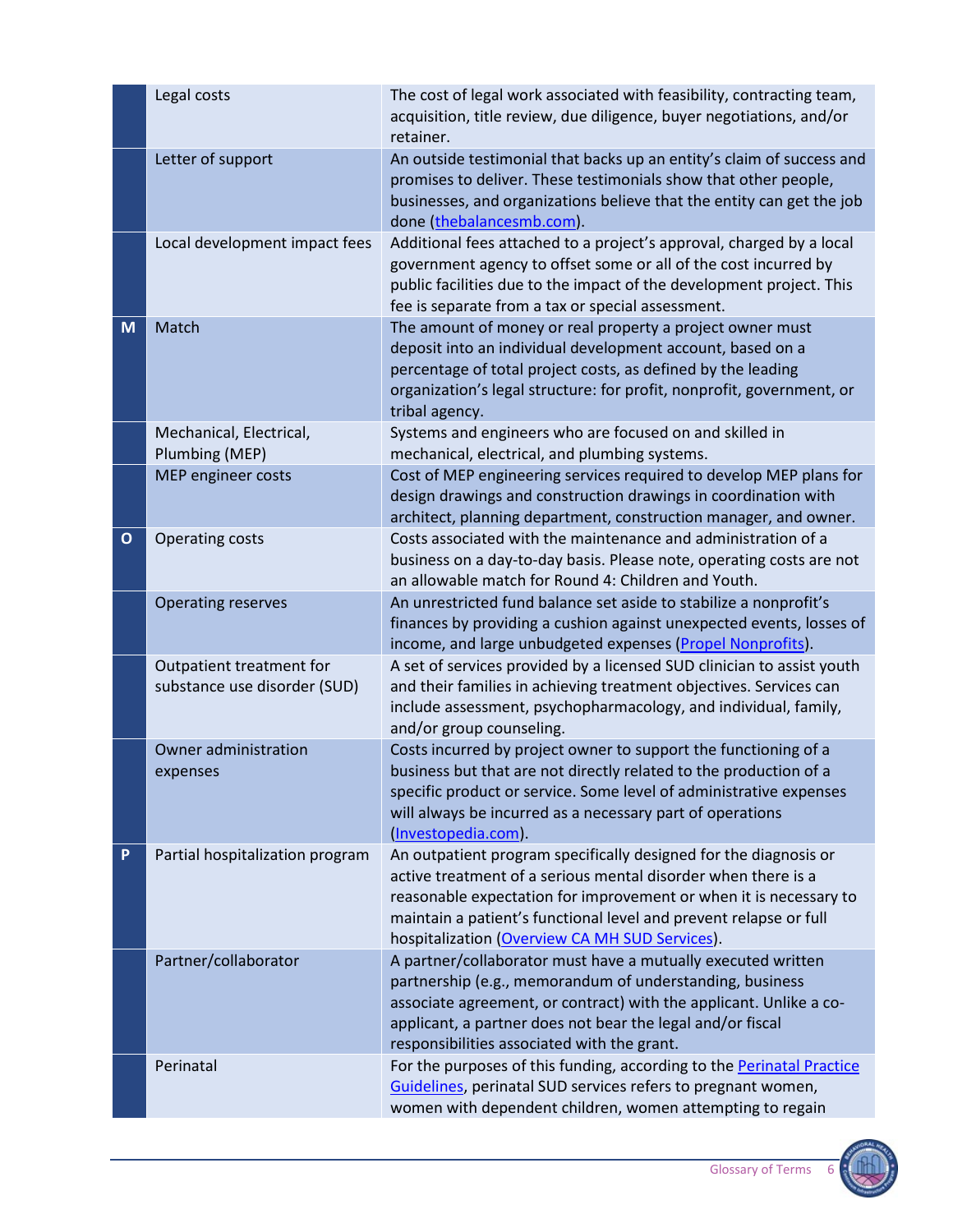|             |                                             | custody of their children, postpartum women and their children,<br>and women with substance exposed infants.                                                                                                                                                                                                                                                                                                                                                         |
|-------------|---------------------------------------------|----------------------------------------------------------------------------------------------------------------------------------------------------------------------------------------------------------------------------------------------------------------------------------------------------------------------------------------------------------------------------------------------------------------------------------------------------------------------|
|             | <b>Perinatal Residential Facilities</b>     | Provide SUD services for pregnant/postpartum women and their<br>children. Services include but are not limited to in-house withdrawal<br>management, medical needs, classes, groups, counseling, and<br>support for transition to community. Length in the program varies<br>based on the program model and can range from 30 days up to 18<br>months. Please see the Perinatal Practice Guidelines for more<br>information.                                         |
|             | Permit fees                                 | Cost of the building plan review and approval by the planning<br>department. A building permit fee is based on the cost of the<br>building work and the county's planning department.                                                                                                                                                                                                                                                                                |
|             | Physical needs assessment<br>(PNA)          | An evaluation of a building's physical condition, including<br>identification of deficiencies, recommended improvements (scope<br>of work), and associated construction costs for those<br>improvements.                                                                                                                                                                                                                                                             |
|             | Post-construction<br>commissioning cost     | The cost of professional quality assurance to verify the construction<br>is safe, efficient, and operation ready.                                                                                                                                                                                                                                                                                                                                                    |
|             | Pre-development                             | The early stage of a project focuses on due diligence, research,<br>schematic design, preliminary budgets, schedule, and permitting.                                                                                                                                                                                                                                                                                                                                 |
|             | Preliminary budget                          | Preliminary construction budgets are almost always prepared<br>using square foot costs. The construction estimating industry<br>typically uses this approach when helping architects and owners<br>determine the feasibility of a project<br>(homeconstructionimprovement.com).                                                                                                                                                                                      |
|             | <b>Prevailing wages</b>                     | The rates for wages and fringe benefits set by the U.S. Department<br>of Labor that employers with government contracts must pay their<br>employees. The prevailing wage rates vary by location and are<br>based on the average wages employees with similar roles receive in<br>the area. Please see the Prevailing Wage Determination link for<br>more information.                                                                                                |
|             | Prevailing wages<br>administration costs    | The costs of administering prevailing wage compliance, or cost of<br>hiring a prevailing wage consultant.                                                                                                                                                                                                                                                                                                                                                            |
|             | Principal applicant                         | The legal entity who is the Lead Authorized Representative in the<br>grant application and potential award management.                                                                                                                                                                                                                                                                                                                                               |
|             | Project administration costs                | Costs associated with direct project administration and<br>management.                                                                                                                                                                                                                                                                                                                                                                                               |
|             | Project inspection costs                    | Costs of site inspections by the funding agency, local inspectors,<br>and/or specialist inspectors such as waterproofing.                                                                                                                                                                                                                                                                                                                                            |
|             | <b>Psychiatric Health Facility</b><br>(PHF) | Provides 24-hour inpatient care for mentally disordered,<br>incompetent, or other persons described in Division 5 or Division 6<br>of the Welfare and Institutions Code. Care includes, but is not<br>limited to psychiatry, clinical psychology, psychiatric nursing, social<br>work, rehabilitation, drug administration, and appropriate food<br>services (Psychiatric Health Facilities (ca.gov), Specialty Mental<br><b>Health Services Budget Supplement).</b> |
| $\mathbf R$ | Reasonable costs                            | Actual and demonstrable costs that are commensurate with and do<br>not exceed the market rate for services, goods, fees, plus the actual                                                                                                                                                                                                                                                                                                                             |

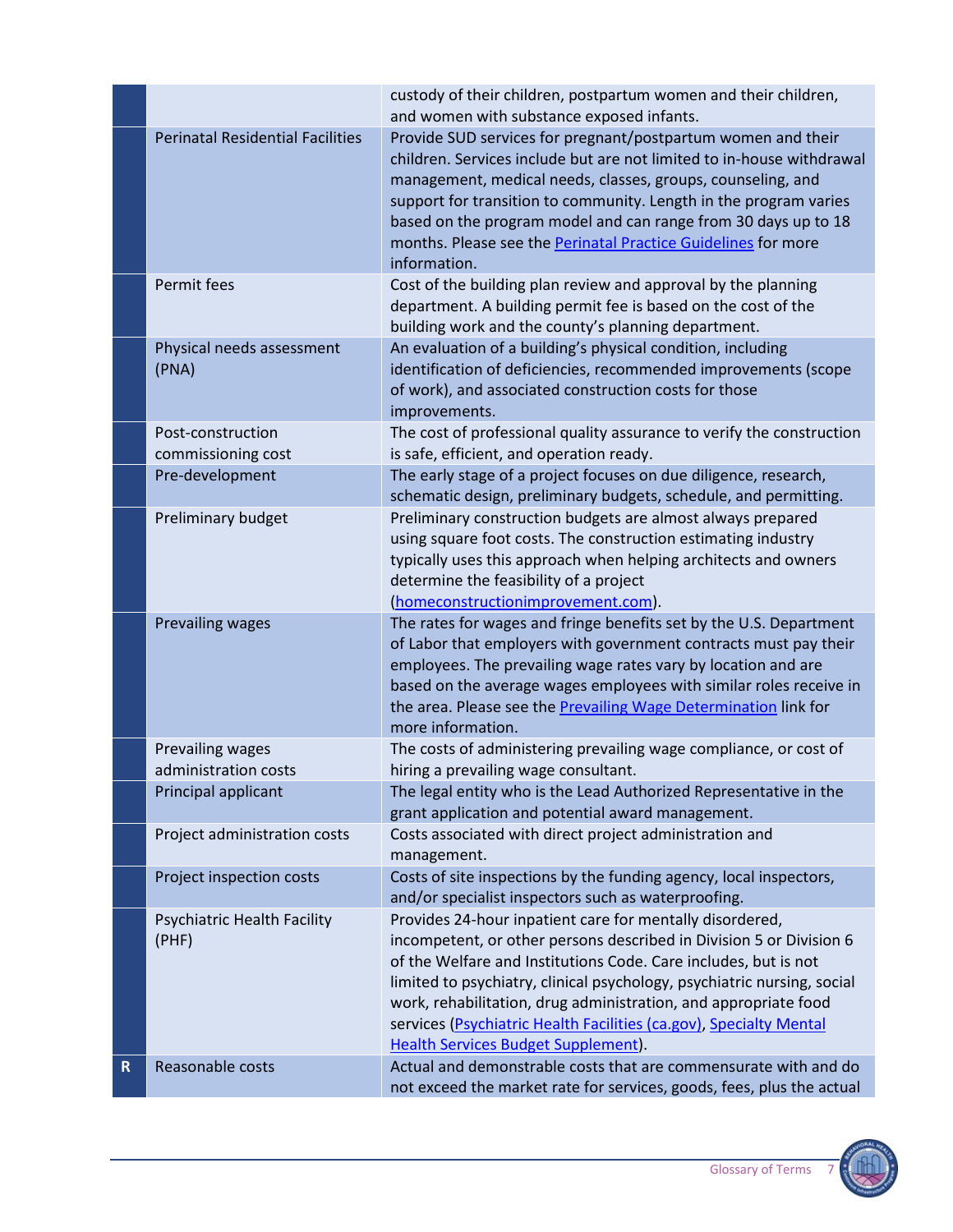|                                                              | and demonstrable costs of administering a contract for services in<br>association with real estate development.                                                                                                                                                                                                                                                                                                                                                                                                                                                                                                                                                                                          |
|--------------------------------------------------------------|----------------------------------------------------------------------------------------------------------------------------------------------------------------------------------------------------------------------------------------------------------------------------------------------------------------------------------------------------------------------------------------------------------------------------------------------------------------------------------------------------------------------------------------------------------------------------------------------------------------------------------------------------------------------------------------------------------|
| Renovation                                                   | Improving or revising an existing building, structure, room, or other<br>construction entity. In the context of this RFA, renovation means to<br>alter the current appearance or structural integrity of the entity for<br>the purpose of behavioral health expansion (builder-<br>questions.com).                                                                                                                                                                                                                                                                                                                                                                                                       |
| <b>Schematic drawings (SDs)</b>                              | Graphic and written conceptual design solutions for the<br>owner/client's approval. During schematic design, the architect<br>typically collaborates with the client and other project team<br>members to explore concepts for addressing the client's needs. A<br>preferred design direction is selected for further exploration from<br>these alternatives, and schematic design typically ends with a<br>presentation of the proposed design, including plans of each floor<br>level, major elevations, outline specifications, a budget estimate,<br>and other information needed to clearly describe how the design<br>meets the client's project program and goals (AIA   Schematic<br>Design 2A). |
| School-Linked Health Center                                  | A type of school-based health center (SBHC) that is located off<br>campus and has a formal operating agreement with the school.<br>SBHCs offer a wide variety of services including primary care, mental<br>health care, dental care, screening and prevention, and youth<br>engagement activities. Twenty-five percent of SBHCs are school-<br>linked health centers.                                                                                                                                                                                                                                                                                                                                   |
| <b>Short-Term Residential</b><br>Therapeutic Program (STRTP) | A residential facility that provides an integrated program of<br>specialized and intensive care and supervision, services and<br>supports, treatment, and short-term 24-hour care and supervision<br>to children (nonmedical, except as permitted). Please see the<br><b>Facility Information   Children's Residential (ca.gov) for more</b><br>information.                                                                                                                                                                                                                                                                                                                                             |
| Signage costs                                                | Costs associated with designing, constructing, and installing project<br>signage on site.                                                                                                                                                                                                                                                                                                                                                                                                                                                                                                                                                                                                                |
| Site control                                                 | The exercise of dominion or control over the property through the<br>execution of a purchase, sale, or long-term lease agreement (with a<br>lease term that exceeds the extended use period), receipt of a deed<br>or conveyance of the land where the development will be located,<br>or an option to purchase the property (where the option is not<br>revocable on the part of the seller) (Law Insider).                                                                                                                                                                                                                                                                                             |
| Site Investigation Report (SIR)                              | The process of collecting information, appraising data, assessing,<br>and reporting on the physical building location, without which the<br>hazards in the ground beneath the site cannot be known<br>(Geotechnical & Geoenvironmental Site Investigation: Guide 11).                                                                                                                                                                                                                                                                                                                                                                                                                                    |
| Site survey costs                                            | Costs to complete a soils and environmental study if a complete SIR<br>is not conducted.                                                                                                                                                                                                                                                                                                                                                                                                                                                                                                                                                                                                                 |
| Site work                                                    | Cost of civil engineering services required to rehabilitate structures,<br>land, and foundations.                                                                                                                                                                                                                                                                                                                                                                                                                                                                                                                                                                                                        |
|                                                              |                                                                                                                                                                                                                                                                                                                                                                                                                                                                                                                                                                                                                                                                                                          |